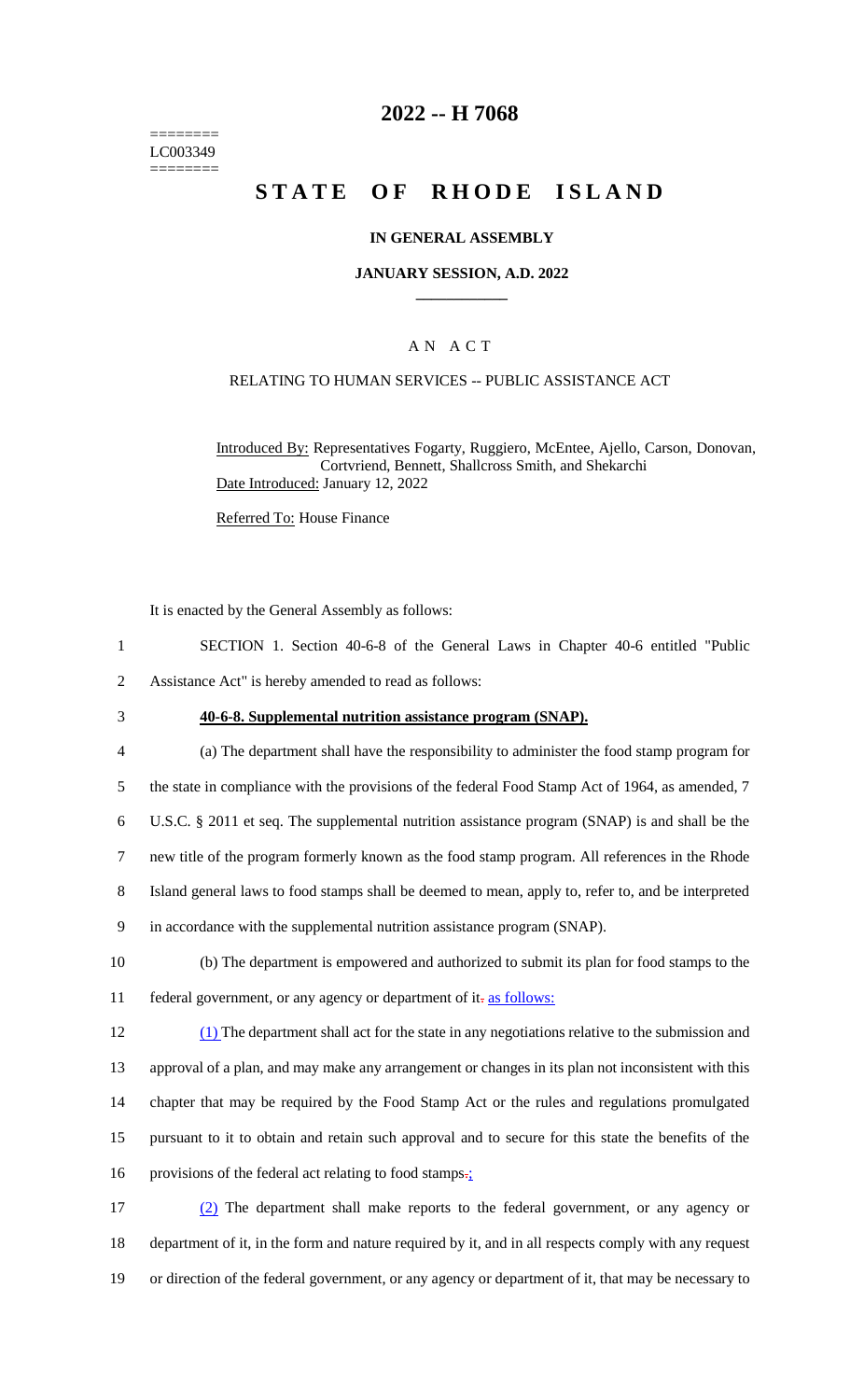- 1 assure the correctness and verification of the reports<u>; and</u>
- 2 (3) The department shall develop a plan to streamline the application, certification and
- 3 recertification process for SNAP beneficiaries aged sixty (60) years and over.
- 4 (c) The department is authorized and directed to pay one hundred percent (100%) of the 5 state's share of the administrative cost involved in the operation of the food stamp program.
- 
- 6 (d) No person shall be ineligible for food stamp benefits due solely to the restricted 7 eligibility rules otherwise imposed by § 115(a)(2) of the Personal Responsibility and Work 8 Opportunity Reconciliation Act of 1996 (Pub. L. No. 104-193), 21 U.S.C. § 862a(a)(2), and as this
- 9 section may hereafter be amended.
- 
- 10 SECTION 2. This act shall take effect upon passage.

======== LC003349 ========